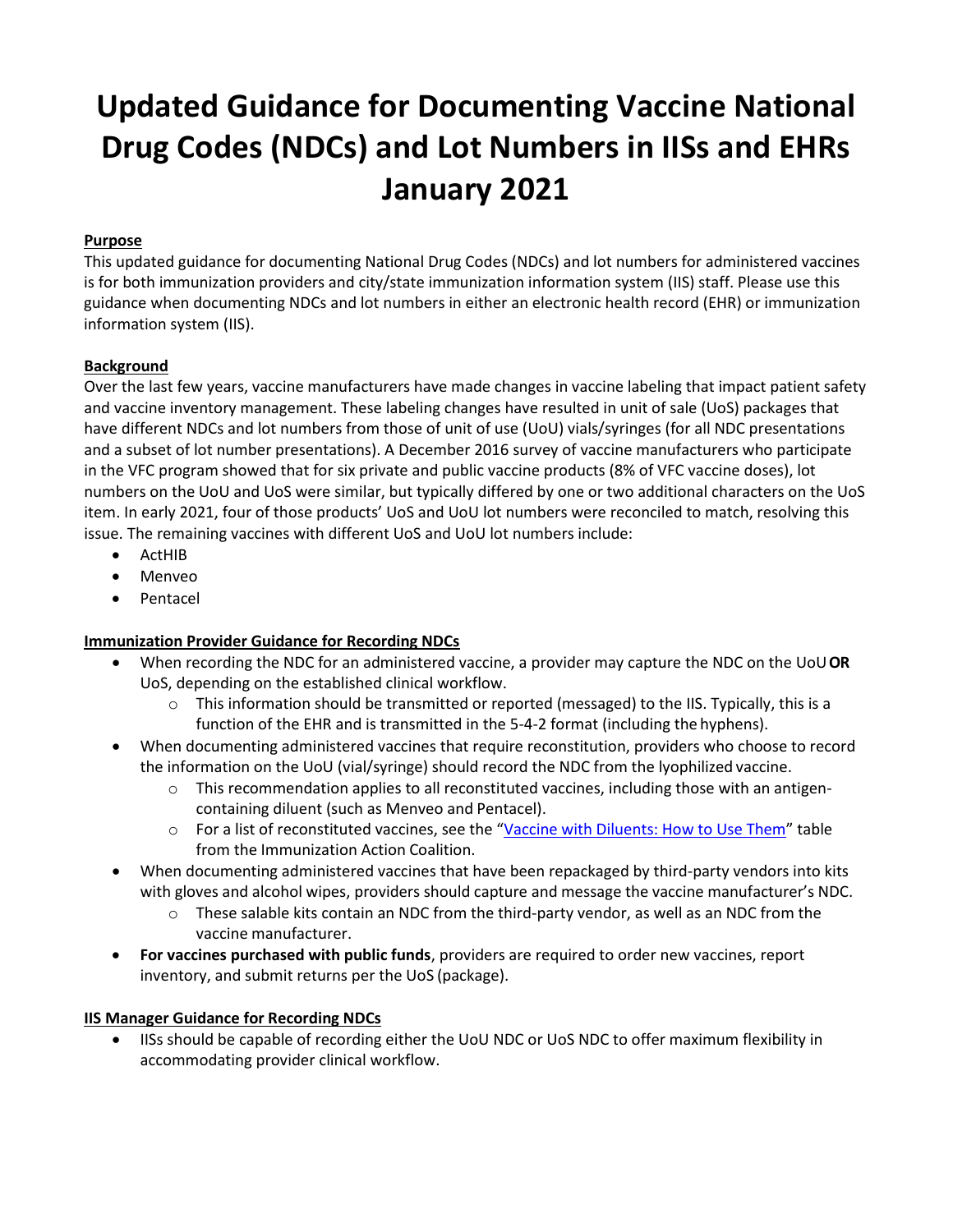- IISs should be capable of storing UoS NDCs and converting UoU NDCs submitted by providers to UoS NDCs.
	- o For reconstituted vaccines, there will be one UoS NDC with two UoU NDCs; both UoU NDC codes will map to the UoS NDC.
	- o Some vaccines have two (or more) UoS NDCs with one UoU NDC. This occurs when there are several vaccine packaging options (e.g., a package of 1 or a package of 10). Forexample:

| Presentation               | <b>UoS NDC Number</b> | <b>Components - UoU</b>              |
|----------------------------|-----------------------|--------------------------------------|
| Prefilled syringe (package | 58160-976-06          | 0.5 mL single-dose prefilled syringe |
| of 1 syringe per carton)   |                       | [NDC 58160-976-02]                   |
| Prefilled syringe          | 58160-976-20          | 0.5 mL single-dose prefilled syringe |
| (package of 10 syringes)   |                       | [NDC 58160-976-02]                   |
| per carton)                |                       |                                      |

#### BEXSERO Product Presentations

Both UoS NDC numbers will map to the sam[e CVX](https://www2a.cdc.gov/vaccines/iis/iisstandards/vaccines.asp?rpt=cvx) codes. If the intent of the IIS is to capture the specific NDC, an IIS could access the provider's order (VTrckS ExIS shipment data) to identify the ordered vaccine presentation. Typically, a provider will only order one presentation. Alternatively, the unique UoU lot number in the IIS could be used to derive the appropriate UoS NDC (except for that of any of the three previously mentioned vaccines that have different lot numbers on the UoU and the UoS). See the **IIS Manager Guidance for Recording Lot Numbers**.

- The IIS should also be capable of translating UoU NDCs and UoS NDCs into internal representations of vaccines and manufacturers to support existing functions such as forecasting and query, where needed.
	- o One possible way to translate UoU and UoS NDCs is to convert NDCs into CVX and manufacturer [\(MVX\)](https://www2a.cdc.gov/vaccines/iis/iisstandards/vaccines.asp?rpt=mvx) codes and use existing functionality to link them to the appropriate vaccine and manufacturer records in the IIS. CDC maintains [NDC and CVX Crosswalk Tables.](https://www2a.cdc.gov/vaccines/iis/iisstandards/ndc_crosswalk.asp) These Crosswalk Tables show the relationship between the UoU and UoS NDCs and also allow CVX codes to be derived from NDCs.

## **Immunization Provider Guidance for Recording Lot Numbers**

- Providers may record the lot number from the UoU **OR** UoS, depending on the established clinical workflow.
	- $\circ$  This information should be transmitted or reported to the IIS. Typically, this is a function of the EHR.
	- o The National Childhood Vaccine Injury Act mandates that health care providers document lot number information in the patient's permanent medical record.
	- o The lot number entered into the health information system should be case-sensitive andexact.
		- The lot number should not include any additional information (e.g., a prefix or suffix of "P" to indicate a publicly funded lot).
- When documenting administered vaccines that require reconstitution, providers who choose to record information from the UoU should record the lot number from the lyophilized vaccine.
	- $\circ$  This recommendation applies to all reconstituted vaccines, including those with an antigencontaining diluent (Menveo and Pentacel).
	- $\circ$  Manufacturers can derive the lot numbers of antigen-containing diluent from the lot number of the associated lyophilized vaccine. For a list of reconstituted vaccines, see the "[Vaccine with](http://www.immunize.org/catg.d/p3040.pdf) [Diluents: How to Use Them](http://www.immunize.org/catg.d/p3040.pdf)" table from the Immunization Action Coalition.

## **IIS Manager Guidance for Recording Lot Numbers**

• IIS functionality should include the ability to capture lot number information.